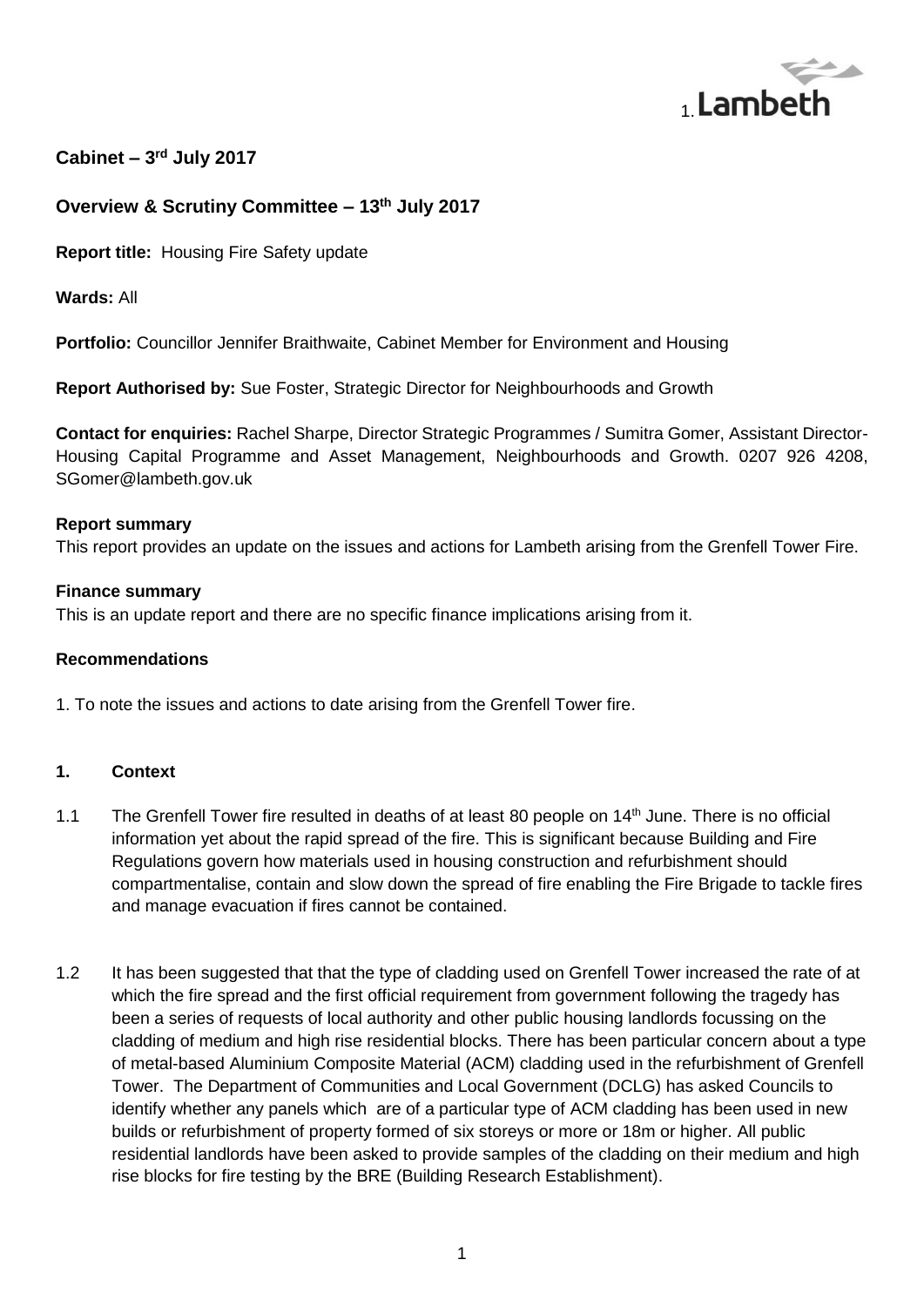- 1.3 Lambeth owns 122 medium (6-9 storeys) and high rise (10 storeys and above) residential blocks. In line with DCLG guidance the Council has identified all those that have some form of cladding and commissioned our consultants to take samples from the 31 blocks which have cladding and submit them for BRE fire testing within seven days. DCLG has prioritised tests to identify ACM cladding and where this is the case have put in place special arrangements with the London Fire Brigade to carry out urgent inspections to assess fire risks in those blocks. However all types of cladding submitted by local authority and Registered Provider (housing association) landlords is being tested and it is important to note that to date there is 100% failure rate i.e. all samples tested have failed the BRE tests.
- 1.4 A Public Inquiry into the Grenfell Tower fire is being established and although no formal information is yet available on the reasons for the catastrophic spread of the fire, it is clear a number of factors may be involved. The Council is therefore looking at all aspects of fire safety relating to our housing stock focussing on the need to ensure our medium and high rise blocks are as safe as possible for our residents.
- 1.5 In the intermediate aftermath of the fire, the Council has written to residents in high and medium rise blocks to provide information, advice and reassurance. This information is regularly updated.
- 1.6 There are approximately 67 housing associations (Registered Providers RPs) with residential stock in Lambeth and RPs provide housing for 23,000 tenant households. RPs are also sampling cladding for the same BRE tests. To date three RP blocks in Lambeth with ACM-type cladding have been identified. Officers are in close contact with the RPs involved to ensure the Council is made aware of the implications for their residents. The first block to be identified in Lambeth by DCLG with ACM-type cladding– Park Heights in Stockwell, is to have its cladding replaced by the landlord, Network Homes.
- 1.7 A range of wider concerns about the Royal Borough of Kensington and Chelsea's (RBKC) response to the fire at Grenfell Tower have also been raised and Lambeth has been quick to respond both in terms of immediate assistance to RBKC since 14 June and in reviewing and updating our own emergency planning arrangements.

### **2. Housing fire safety testing**

2.1 Lambeth owns 122 medium and high rise housing blocks:

| <b>Count of LBL Structures</b>   |                         |
|----------------------------------|-------------------------|
| <b>Structure Height</b>          | <b>Total Structures</b> |
| 6                                | 35                      |
| 7                                | 24                      |
| 8                                | 17                      |
| 9                                | 10                      |
| 11                               | 15                      |
| 12                               | 1                       |
| 13                               | 4                       |
| 15                               | 3                       |
| 18                               | $\overline{2}$          |
| 19                               | 1                       |
| 21                               | 4                       |
| 22                               | 4                       |
| 24                               | $\overline{2}$          |
| <b>Total Structures 6 floors</b> | 122                     |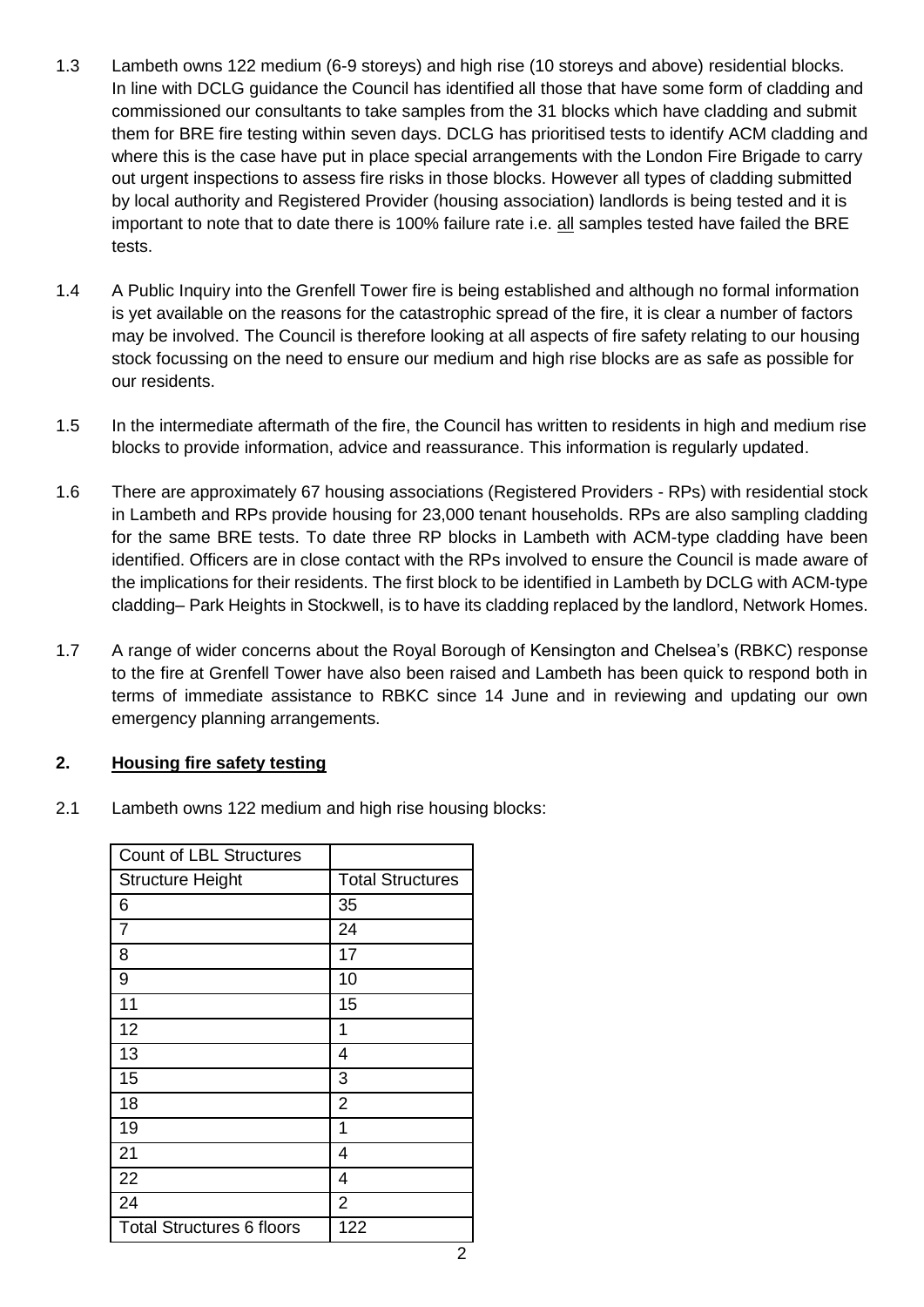| Structure<br>Height | Cladding                                   | No<br>Cladding | Total |
|---------------------|--------------------------------------------|----------------|-------|
| 10 and Above        | 22<br>(13 fully clad, 9<br>partially clad) | 14             | 36    |
| 6 to 9              | 9                                          | 77             | 86    |
|                     |                                            |                |       |
| Total               | 31                                         | 91             | 122   |

From our asset data, we have identified those which we know have some form of cladding:

2.2 The majority of cladding dates back to construction or refurbishment works that took place some years ago, so we do not have full information about the cladding type or construction method. However all blocks with cladding have been sampled and the samples submitted for testing by the BRE by 28<sup>th</sup> June. We expected to receive the results of the tests with  $24 - 48$  hours but at the time of writing have yet to receive all results. As referred to above we expect the samples to fail the tests as has been the experience nationally.

### Fire Risk Assessments

- 2.3 All our housing blocks have up to date Fire Risk assessments (FRAs), however we have now commissioned additional Level 4 FRAs. Level 4 is the most stringent level of assessment including external and internal inspections and this work is starting immediately. Officers are also working closely with both the London Fire Brigade (LFB) local command and the newly established Londonwide LFB inspectorate team to advise on all aspects of fire safety. Officers have identified those blocks where we know there may be fire safety concerns other than those around cladding, to be prioritised, this includes both outstanding issues arising from FRAs and concerns raised by residents.
- 2.4 We are in contact with the LFB and DCLG on a daily basis and jointly with the local LFB command responding immediately as required. On 29<sup>th</sup> June we asked the local LFB command to visit and advise on concerns raised at Brittany Point in Stockwell and this resulted in immediate works to doors in the block and turning off the gas supply. Residents were contacted that day and hot meals provided that evening to any residents who wanted them – heating and hot water were not affected. Electric ovens are now being provided to any residents who used gas ovens and 24hour patrolling put in place. Concerns about cladding in stairwells at Southwyck House in Brixton also resulted in immediate action on 29<sup>th</sup> June with officers on site overnight, 24 hour patrol cover arrangements and work to remove the cladding starting on 30<sup>th</sup> June. Residents affected were notified of what was happening and why through hand delivered letters as soon as actions were agreed.

### **3. Emergency Planning**

3.1 Lambeth Council has been involved in providing emergency assistance since the London Local Authority Control Centre (LLACC) was activated on 15<sup>th</sup> June to date has provided a range of staff and resources to help with the Grenfell Tower response including emergency planning staff, adults and children's services social workers and our Assistant Director for Housing Needs spent four days in west London coordinating housing assessments for Grenfell victims. Both general needs and specialist housing has also been offered.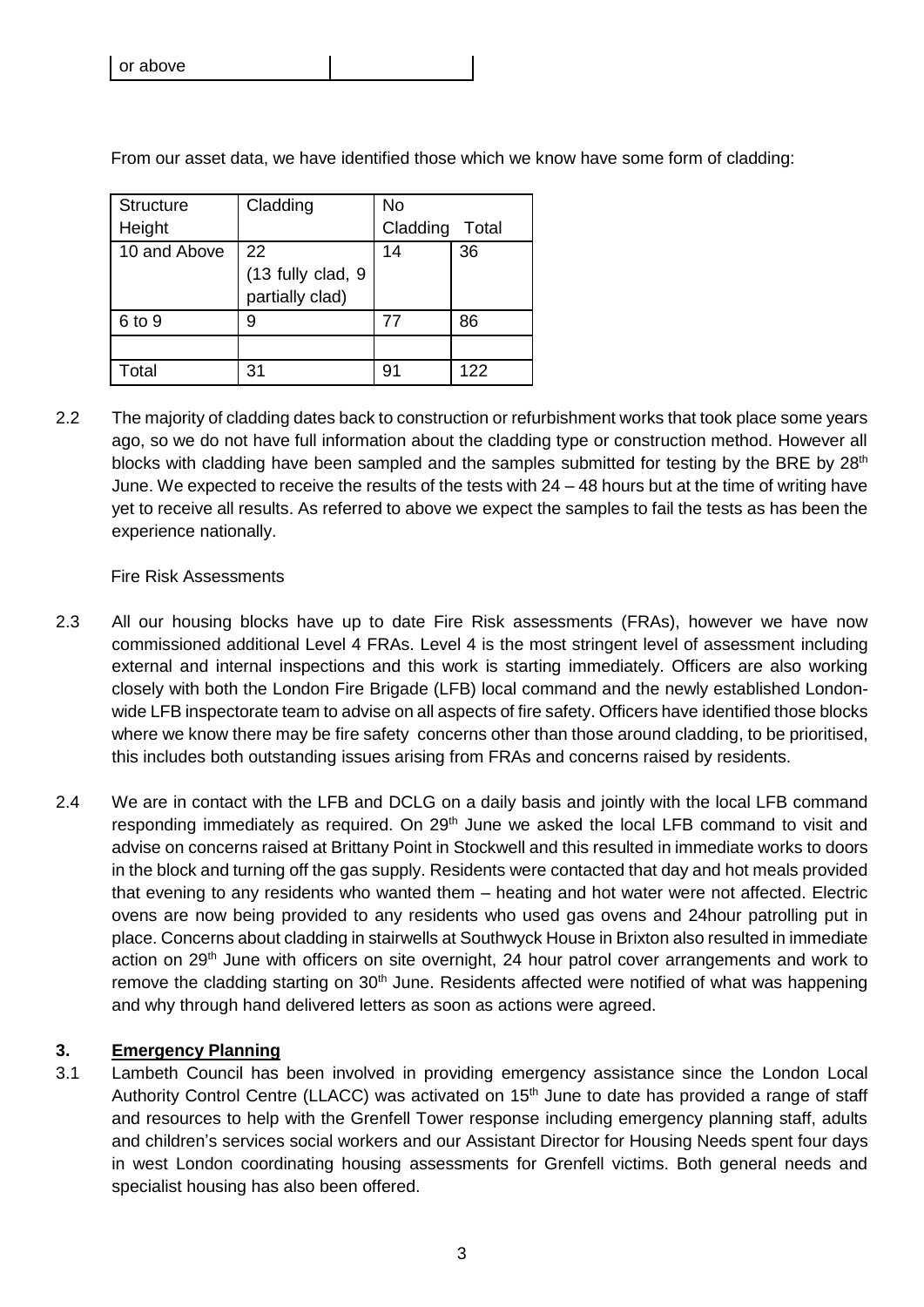3.2 It is recognised that we will need to learn lessons in reviewing our emergency response plans and work is already underway to ensure local and service-based out of hours and incident response arrangements are in place and properly integrated across all key services. Officers have produced draft plans for any emergency evacuation of our housing stock should this be necessary. This includes extensive updated information and contact details of residents in all our medium and high rise blocks, with household size and any special needs noted, as well as arrangements for rest centres, assessment centres, emergency housing and provision of food and bedding etc.

## **4 Communication**

- 4.1 Residents in Council blocks have now received a series of communications to provide information, advice and reassurance about fire safety. Information on the Council's website was reviewed and refreshed immediately after the Grenfell fire to update advice to residents about protecting themselves and their families from the risks of fire. Additional information from the LFB is also available through the Council's website. An extensive set of FAQs is continually being updated as officers seek to respond to queries and concerns being raised (see attached). We have received an enormous number of enquiries about a range of fire safety issues from residents, councillors, MPs as well as the press and statutory and non-statutory agencies - all of which are being dealt with as quickly as possible.
- 4.2 Any advice and information on fire safety is being checked with the LFB and where immediate actions or fire safety works are required, we have mechanisms in place to inform residents as quickly as possible. It is important to note that the basic messages about what to do in the event of fire have not been changed and although the local fire brigade deal with around 400 domestic fires in Lambeth each year, the vast majority are quickly dealt with without injury.
- 4.3 Meetings for Tenant and Residents Associations (T&RAs) and Tenant Management Organisations (TMOs) have taken place across the borough to update residents and answer any questions, as well as listen and investigate any fire safety concerns residents may have about their homes.
- 4.4 Further updates and any significant new information will be reported to Cabinet and Councillors more widely as required.

## **5 Finance**

- 5.1 The cost of tower block cladding sampling inspections is £39,000 and is being met within the Housing Planned Maintenance budget. There will be further costs arising from the works already undertaken or underway, and from the additional contract staffing to provide 24 hour cover where required. Actions that may be required following Inspections will be costed, scrutinised and resources identified as they arise. Major Works costs will need to be included in the Council's Housing Capital Programme and may have implications for the delivery of the existing planned programme as additional capital resources may be required.
- 5.2 Actions arising from FRAs are ongoing and met within Housing revenue and capital budgets. The Government has indicated what additional resource will be made available for works associated with ACM cladding.

## **6 Legal and Democracy**

6.1 There are no legal implications arising directly from this report.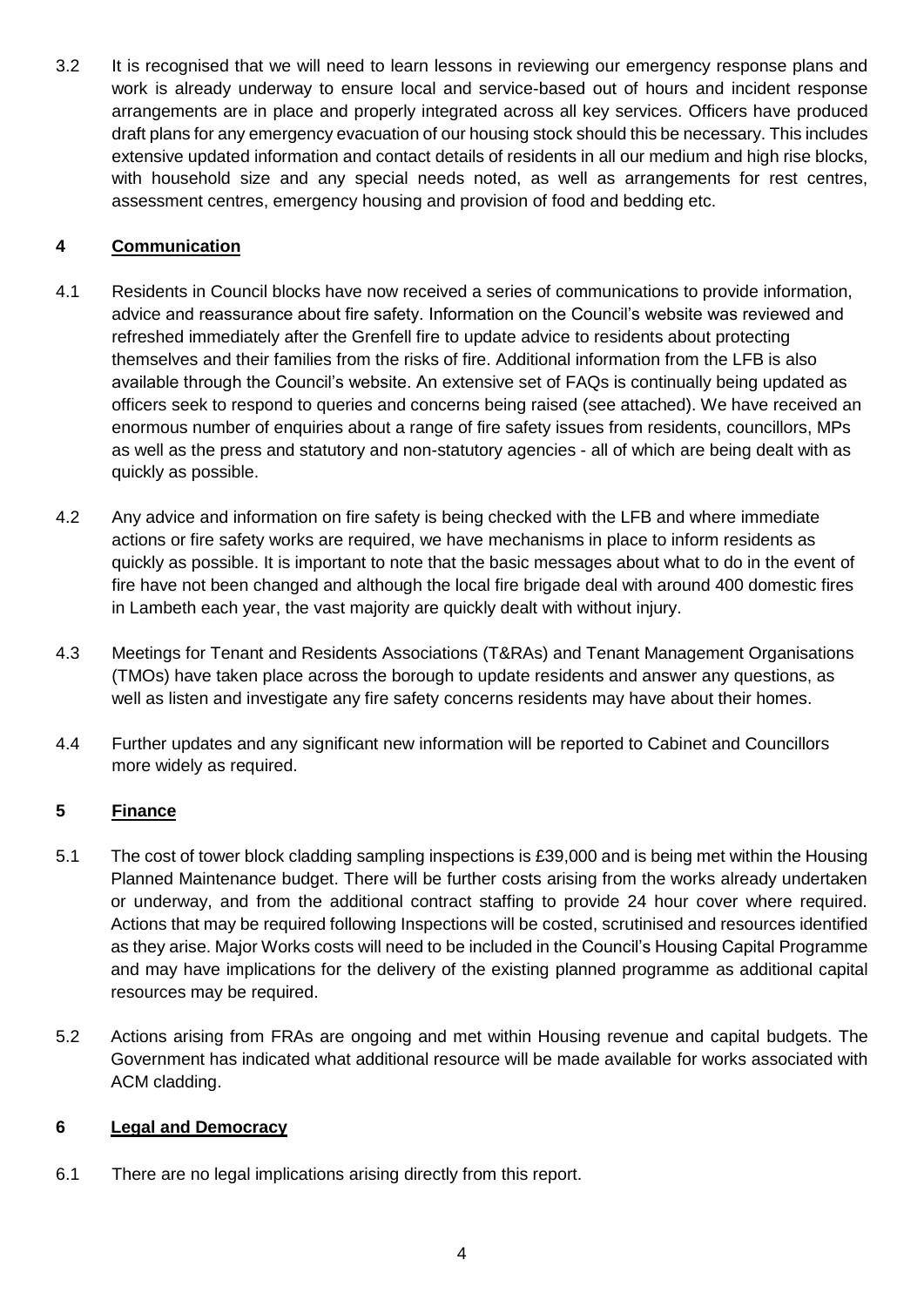6.2 The Chair and Leader of the Council, Councillor Lib Peck, has requested that this report to be heard as an urgent item of business at Cabinet on 03 July 2017. The five working day pre-notification period was waived in this instance due to the quickly developing nature of the issues concerned. It was considered that the report should not be deferred to the next meeting of Cabinet.

## **7 Risk management**

This report addresses how Risk is being managed in the aftermath of the Grenfell Fire.

### **8 Equalities impact assessment**

In identifying and carrying out any works associated with fire safety, officers are working to identify any residents – whether they are our tenants, leaseholders or private tenants who live in our blocks who may have special needs or requirements that affected by the works. We now have database information to identify particularly vulnerable residents who live in our medium and high rise blocks and officers will ensure these residents are supported and informed during any works.

### **9 Timetable for implementation**

9.1 As set out above all work in response to fire safety requirements is ongoing.